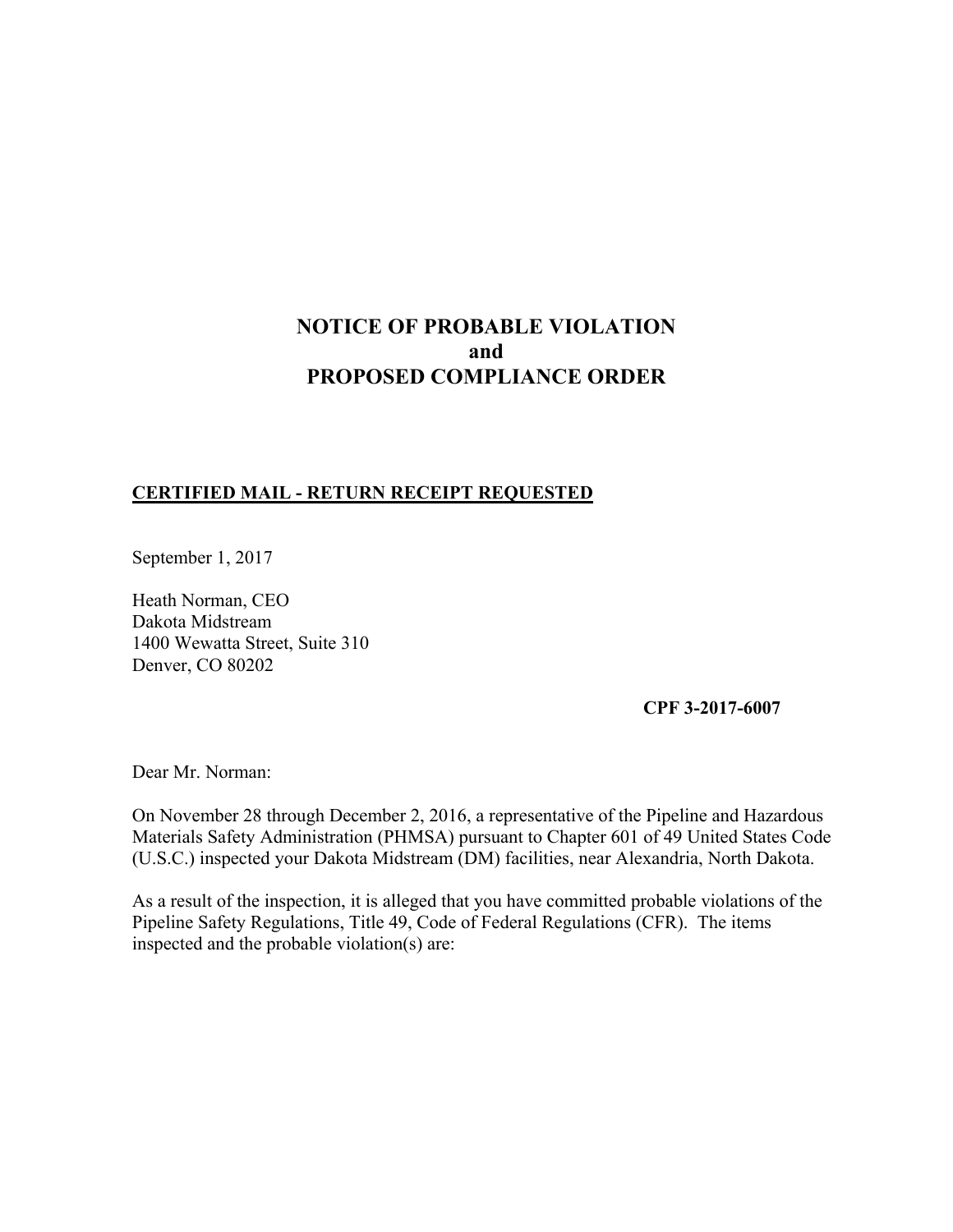#### **1. §195.565 How do I install cathodic protection on breakout tanks?**

 **After October 2, 2000, when you install cathodic protection under §195.563(a) to protect the bottom of an aboveground breakout tank of more than 500 barrels 79.49m3 capacity built to API Spec 12F (incorporated by reference, see §195.3), API Std 620 (incorporated by reference, see §195.3), API Std 650 (incorporated by reference, see §195.3), or API Std 650's predecessor, Standard 12C, you must install the system in accordance with ANSI/API RP 651 (incorporated by reference, see §195.3). However, you don't need to comply with ANSI/API RP 651 when installing any tank for which you note in the corrosion control procedures established under §195.402(c)(3) why complying with all or certain provisions of ANSI/API RP 651 is not necessary for the safety of the tank.** 

On eleven (11) breakout tanks, Dakota Midstream did not install cathodic protection (CP) per ANSI/API RP 651 – Cathodic Protection of Aboveground Petroleum Storage Tanks. Per §195.563(a) the nine (9) breakout tanks located at Spackler Station and the two (2) located at Wheatland Delivery require cathodic protection. These breakout tanks were built to API Specification 12F and placed above a non-conductive impermeable liner without cathodic protection installed between the liner and the tank bottom as specified in ANSI/API RP 651. Onsite testing demonstrated that effective cathodic protection was not provided for these breakout tanks because Dakota Midstream did not install a CP system in conformance with the regulation, which is necessary for the safety of the tanks.

## **2. §195.579 What must I do to mitigate internal corrosion?**

## **(a) General. If you transport any hazardous liquid or carbon dioxide that would corrode the pipeline, you must investigate the corrosive effect of the hazardous liquid or carbon dioxide on the pipeline and take adequate steps to mitigate internal corrosion.**

Dakota Midstream transports crude oil that could corrode the pipeline, but did not take adequate steps to mitigate internal corrosion; including, installation of internal linings on eleven (11) breakout tanks. These breakout tanks were built to API Specification 12F, and nine (9) were located at Spackler Station and two (2) located at Wheatland Delivery. Therefore, to mitigate internal corrosion, interior tank bottom linings per API RP 652 – Linings of Aboveground Petroleum Storage Tank Bottoms [incorporated by reference, see  $\S 195.579(d)$ ], were required to be installed when in crude oil service.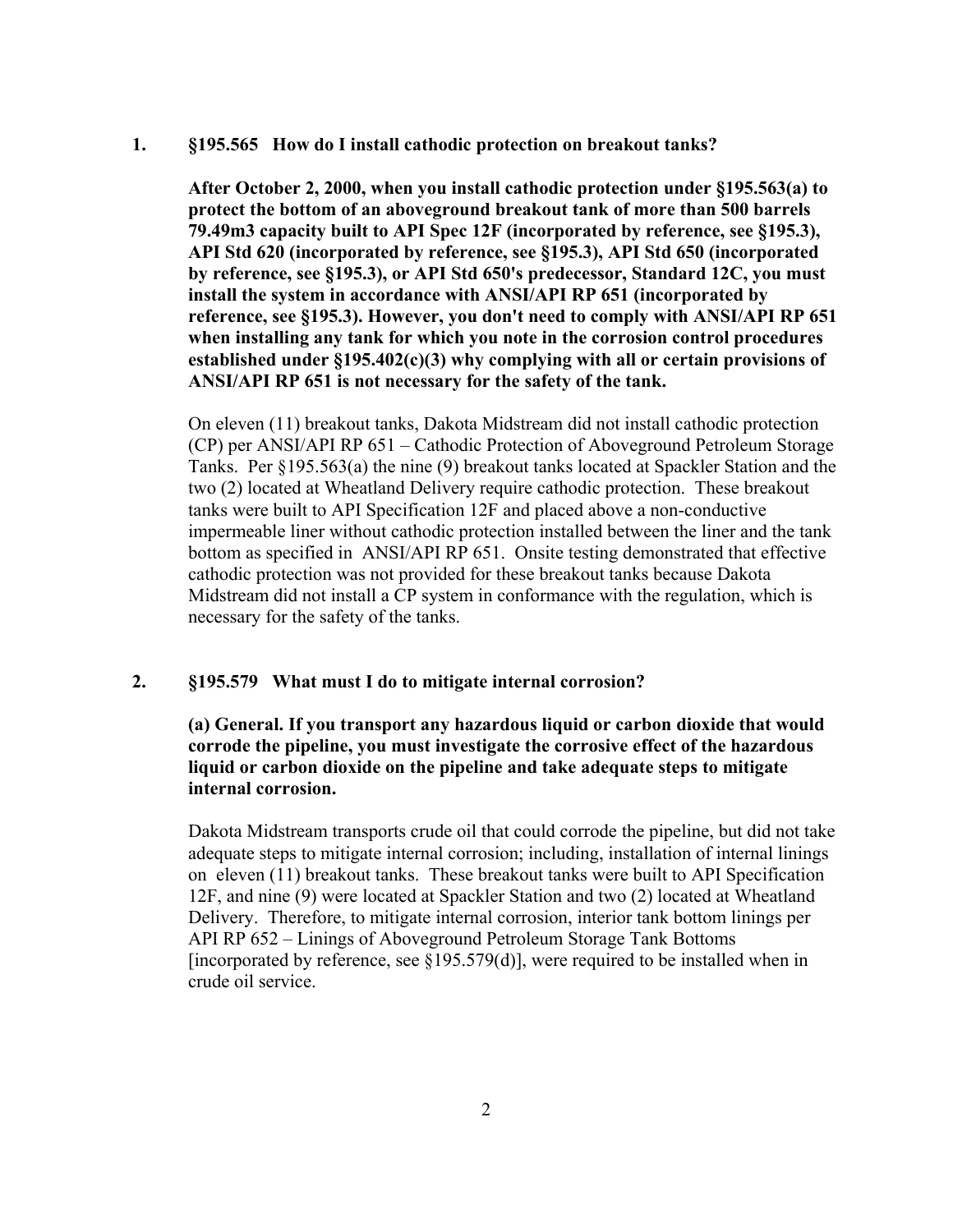## Proposed Compliance Order

As of April 27, 2017, under 49 U.S.C. § 60122 and 49 CFR § 190.223, you are subject to a civil penalty not to exceed \$209,002 per violation per day the violation persists up to a maximum of \$2,090,022 for a related series of violations.

We have reviewed the circumstances and supporting documents involved in this case, and have decided not to propose a civil penalty assessment at this time.

With respect to items 1 and 2 pursuant to 49 U.S.C. § 60118, the Pipeline and Hazardous Materials Safety Administration proposes to issue a Compliance Order to Dakota Midstream. Please refer to the *Proposed Compliance Order*, which is enclosed and made a part of this Notice.

## Response to this Notice

Enclosed as part of this Notice is a document entitled *Response Options for Pipeline Operators in Compliance Proceedings*. Please refer to this document and note the response options. Be advised that all material you submit in response to this enforcement action is subject to being made publicly available. If you believe that any portion of your responsive material qualifies for confidential treatment under 5 U.S.C. 552(b), along with the complete original document you must provide a second copy of the document with the portions you believe qualify for confidential treatment redacted and an explanation of why you believe the redacted information qualifies for confidential treatment under 5 U.S.C. 552(b).

Following the receipt of this Notice, you have 30 days to submit written comments, or request a hearing under 49 CFR § 190.211. If you do not respond within 30 days of receipt of this Notice, this constitutes a waiver of your right to contest the allegations in this Notice and authorizes the Associate Administrator for Pipeline Safety to find facts as alleged in this Notice without further notice to you and to issue a Final Order. If you are responding to this Notice, we propose that you submit your correspondence to my office within 30 days from receipt of this Notice. This period may be extended by written request for good cause.

In your correspondence on this matter, please refer to **CPF 3-2017-6007** and, for each document you submit, please provide a copy in electronic format whenever possible.

Sincerely,

Allan C. Beshore Director, Central Region, OPS Pipeline and Hazardous Materials Safety Administration

Enclosures: *Proposed Compliance Order Response Options for Pipeline Operators in Compliance Proceedings*